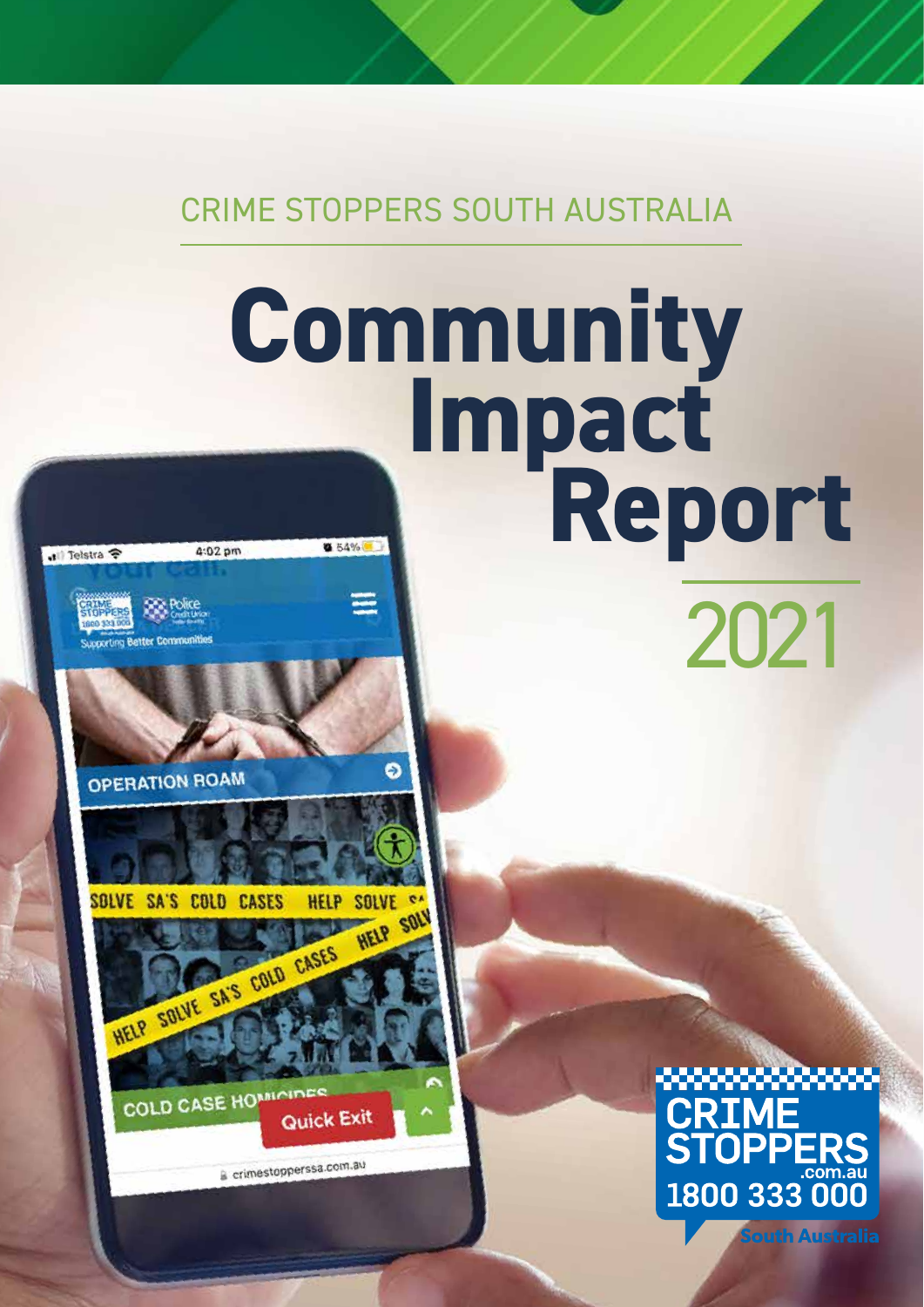## **About us**

**As one of South Australia's most successful and trusted not-for-profit charities, Crime Stoppers SA makes a real difference when it comes to solving crime and delivering awareness campaigns.** 

In the 25 years we have been in South Australia, information provided by people wanting to make a difference has helped police to catch almost 23,000 criminals and solve more than 35,000 crimes.

Our results are now among the nation's best, with an average of 25 crimes solved each and every week.

Operating under a formal MOU with SA Police, our unique proposition is the ability to pass information to the police for investigation, while protecting a tipster's need to remain anonymous. In doing so, we remove fears that may come with needing to make a formal statement to police, appearing in court, and potential risk of harm against someone or their family.

We remain the preferred partner for private sector organisations and government departments for tailored crime awareness and education initiatives that impact on their operations, consumers and stakeholders.

Our volunteer Board represents all walks of life and each Director brings significant experience to this critical strategic role, along with two senior ranking nominees on behalf of the Police Commissioner.

As a member of Crime Stoppers Australia (CSA), we have two representatives on the national Board. In turn, two CSA Board members are active on the Crime Stoppers International Board, which has a network of 1200 accredited organisations operating in 30 countries across six continents to form a sophisticated global network and provide platforms for communities around the world to report on crime anonymously.



## **Information & outcomes - 2021 calendar year**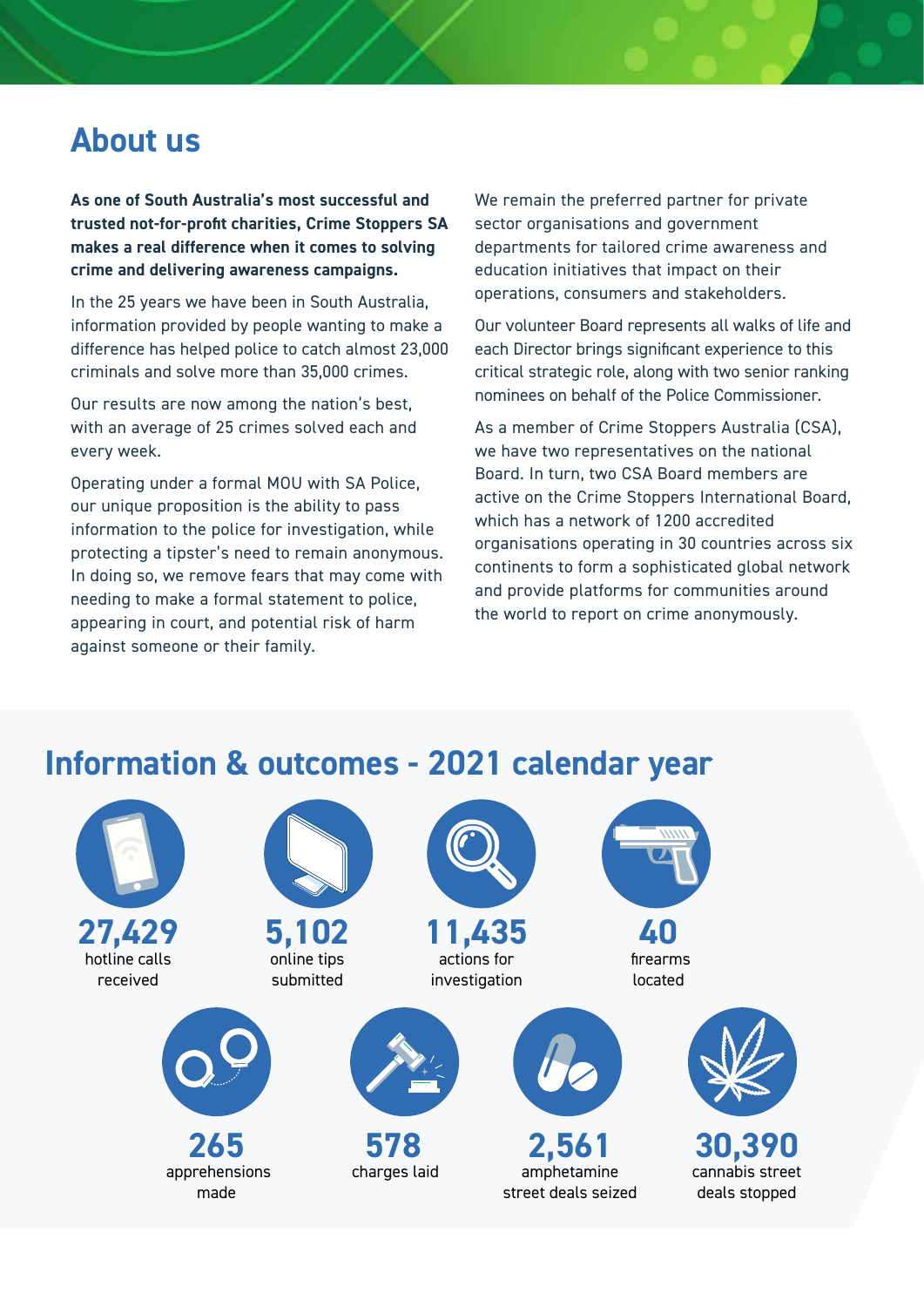## **Our local impact**

Since Crime Stoppers first began in South Australia in 1996, we have been the trusted link between the community and police. We are not a government agency, department or division within SA Police.

#### *An average of 25 crimes are solved in SA every week.*

We also develop and deliver crime education, community safety and brand awareness initiatives in partnership with a range of government and other organisations.

In addition, Crime Stoppers has developed a 'national teachers' resource' as part of our youth engagement efforts, with learning modules explaining the justice system, crime laws, law enforcement and the role of citizens in relation to crime, including cybercrime.

Ongoing expansion of this Year 7 – 10 teaching resource will focus on wildlife crime and the illegal trading of our endangered and rare native animals.

## **Online reach**

Crime Stoppers South Australia's social media platforms provide direct engagement with more than 25,000 people every month across Facebook, Twitter, LinkedIn, Instagram and YouTube.

National market research conducted in early 2020 explored what social media platforms people wanted Crime Stoppers to use to connect with them, with Facebook (44%), Instagram (21%) and Twitter (9%) the top three platforms of choice.

As a trusted brand, we achieve steady follower growth and strong engagement through a dynamic content management strategy that delivers crime solving and awareness messages.

Our website also remains a vital source of information, logging 122,659 users and 370,707 pageviews during the 2021 calendar year.

Our quarterly eNewsletter is distributed to other Crime Stoppers jurisdictions, relevant Ministers and government departments and our broad range of stakeholders and partners.

Our global links provide direct access to the Crime Stoppers International online learning platform, which offers training courses developed by Crime Stoppers experts and industry-leading partners around the world. The courses have a global reputation for boosting knowledge and credentials of people who range from university students seeking a career in law enforcement right through to a career police officer, and the professional development of Crime Stoppers boards and management teams.

*\* Colmar Brunton research (2020)*

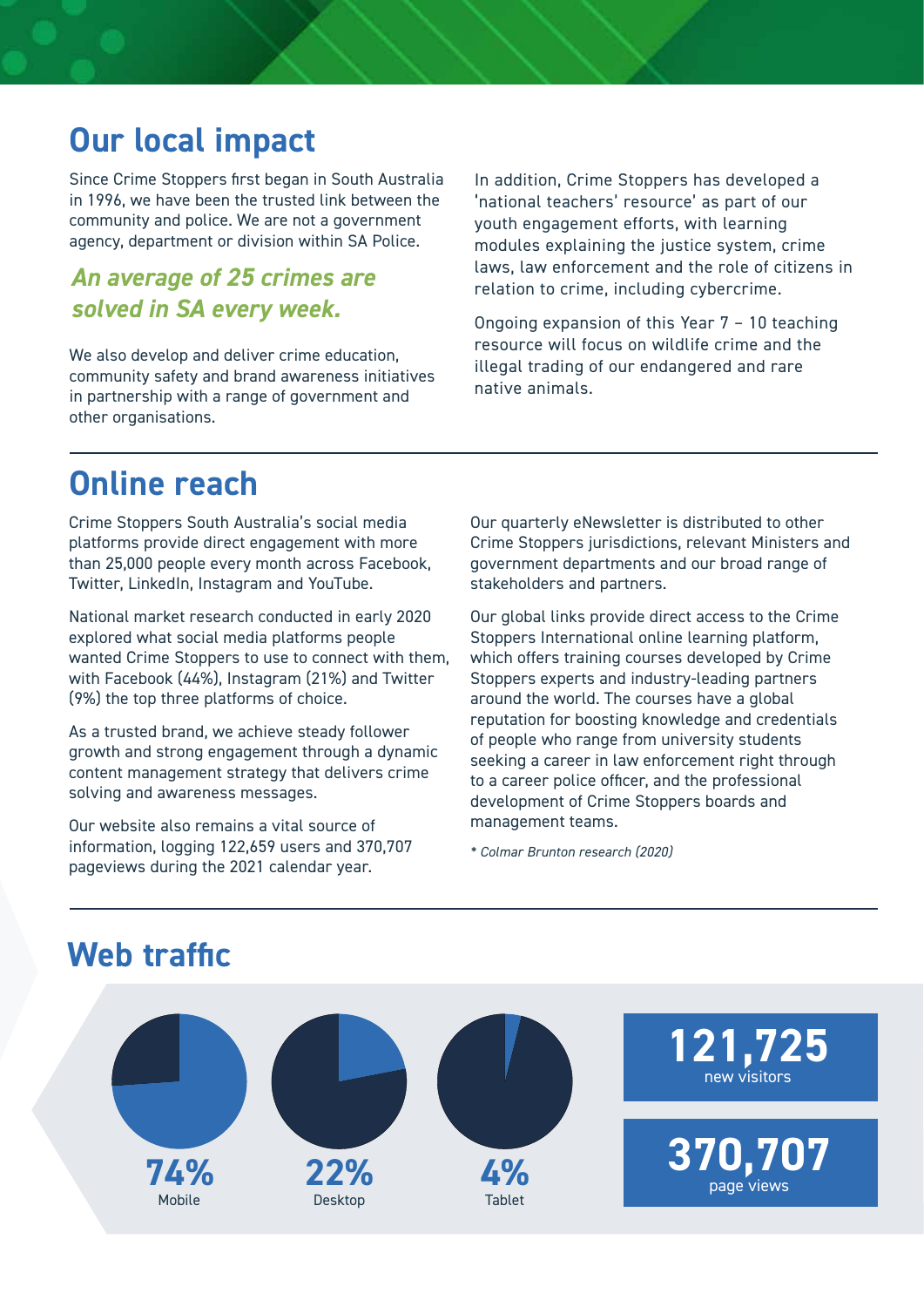*"Crime Stoppers is a highly trusted and well recognised service that reduces harm in the community and reduces costs to government."*

#### **Economic Value\***



Crime Stoppers

\*Cube Consulting, Community Impact Report 2018 \*\*Cube Consulting, Community Impact Report 2018

Crime Stoppers.

### **Crime prevention spectrum**

Crime Stoppers is the only not-for-profit organisation that impacts the entire crime prevention spectrum

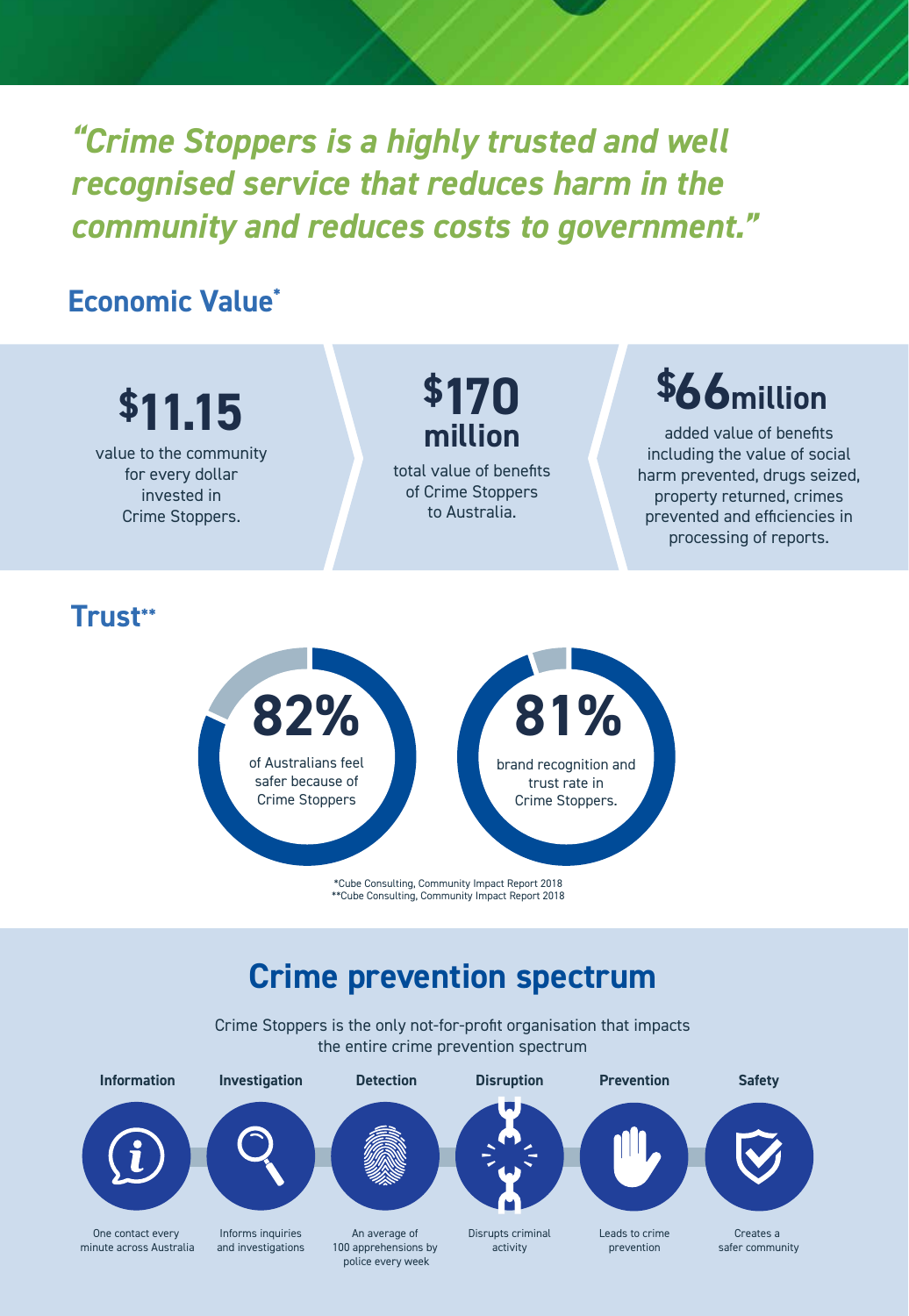## **Initiatives**

#### National Illicit Firearms

Our delivery of Phase One of a national firearm amnesty campaign in 2021 saw more than 15,000 firearms surrendered across the country for registration or destruction in a 3-month period. Phase Two of the National Illicit Firearms campaign, delivered in 2022 again in partnership with the Department of Home Affairs, supported policing efforts focussed on gun safety, as well as the possession, use and trade of illegal firearms by criminal gangs and individuals.

#### Dob in a Dealer

Following highly-successful national Dob in a Dealer campaigns in 2016 and 2018, the Federal Government announced funding for a third Dob in a Dealer campaign to be launched in 2023. The national campaign in 2018, disrupted the illicit drug trade in Australia, with 47,277 drug-related Information Reports received and 81 Local Area Campaigns conducted across metropolitan and regional locations.

An estimated 93,395,339 people were reached nationally through media impressions and more than 1800 media features, while social media reached 1,939,072 people.

#### Make The Call



In response to methamphetamine use in South Australia tripling over a 5-year period, a series of regional roadshows encouraged people to share information about local drug dealing and manufacturing. Materials were produced in Mandarin, Vietnamese and Arabic, while print radio, TV and social media advertising reached an estimated 1 million people. A total of 59 people were apprehended for a range of offences, 5 clandestine laboratories were shut down, firearms located and cash/stolen property seized.

#### Operation Persist



With about 100 unsolved cold case murders in South Australia, this ongoing campaign calls for information on the whereabouts of victims' remains and to identify those responsible. Our efforts include direct engagement of criminals and their associates for information that might solve a case - through rewards, immunity and reduction in time served opportunities promoted through distribution of flyers and letters.

#### Prohibited water weeds

#### **ONLY CATCHING WATER WEEDS?** The illegal sale of Salvinia spp. and

Water Hyacinth can clog waterways and rivers, impact on our love for the great outdoors - and kills fish.



In late 2021, Crime Stoppers South Australia partnered with Green Adelaide and PIRSA to raise awareness about the illegal trade of Water Hyacinth and Salvinia – which choke wetlands and waterways, kill native wildlife and reduce opportunities for boating, fishing and swimming. Strong community engagement was achieved through traditional and online platforms and media coverage. Social media achieved an estimated reach of more than 144,579 people, 2,337 reactions, comments or shares and 12,274 clicks to the Crime Stoppers SA website for more information.